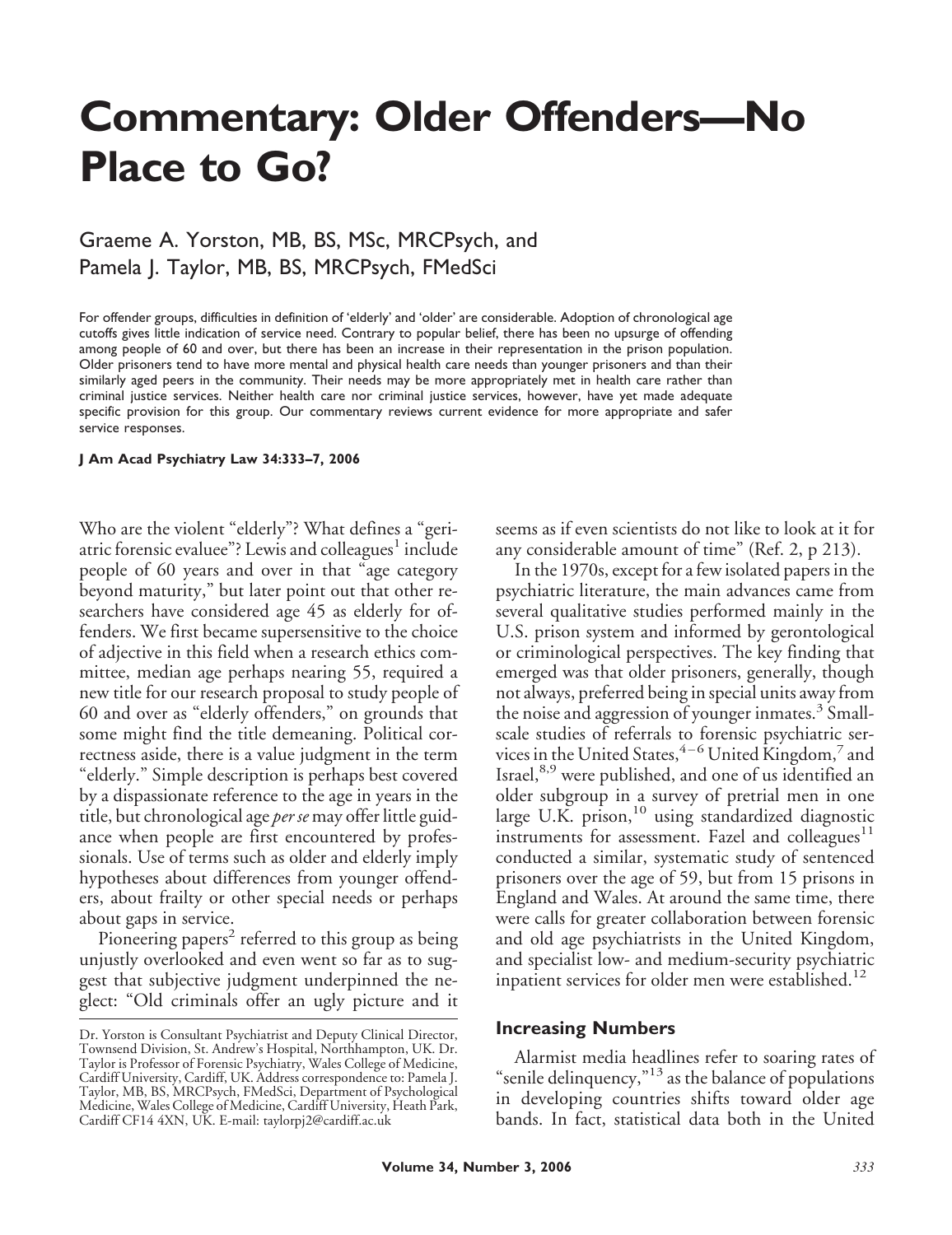Kingdom and United States show the number of convictions of people over the age of 60 have been remarkably stable over the past  $10$  years.<sup>14,15</sup> The number of older people within the prison system has risen sharply, however. In the United States, the number of older inmates in state and federal prisons tripled between 1990 and 2001, and their proportion in the total prison population doubled (from 4.0% to 8.2%).<sup>3</sup> In England and Wales, there were 365 sentenced prisoners aged 60 and over in 1990.<sup>16</sup> By 2002, the number sentenced had almost quadrupled to 1,359, with older prisoners making up 2.6 percent of the total prison population in the United Kingdom. Of these, 80 percent were serving sentences of longer than 4 years and around 20 percent were serving life sentences.<sup>17</sup> These increases may have been because of a change in the way older offenders were dealt with by the courts. There is evidence to suggest that, in the past, the elderly were treated with a degree of leniency at all stages of the criminal justice process, and older people were able to plea bargain substantially smaller sentences than younger offenders.<sup>18</sup> Indeed, in Imperial China, the emperor's amnesty could even excuse capital crimes for the oldest of the old.<sup>19</sup> In 1967 Whiskin<sup>20</sup> described the elderly sex offender as "the most benign and impotent of individuals" and concluded his paper with a paragraph explaining how the child victims were not always the innocent parties. Our understanding of child sex abuse has moved on since then and, in some U.S. states at least, there is evidence that the elderly are now dealt with more harshly than younger offenders for certain offenses.<sup>21,22</sup> The biggest reason for the graying of the prisons in the United States, however, is almost certainly the changes in mandatory sentencing practice. "Three strikes and you're out" sentences were introduced in Washington in 1993 and in 1995 in South Carolina, where the study by Lewis *et al.*, <sup>1</sup> in this edition of *The Journal,* was conducted. They do not say whether this made any difference in the referral rate over time (1991–1998) in their large sample of individuals over 60, from the whole of South Carolina.

### **Prisoners' Rights**

With the increase in the number of older prisoners came the development of special units for them. In the 1970s, the U.S. correctional system started to

develop specialist units for elderly infirm inmates, and by the end of the century there were over 15 such units in 13 different states.<sup>23</sup> By 2002, over half of the U.S. states had introduced age-segregated accommodation for older inmates, many adopting the age of 40 as the cutoff for defining an older prisoner.<sup>3</sup> Units for older prisoners are more expensive to run, however. Despite the cost savings of having fewer security and disciplinary incidents, the costs of providing health care are much higher, estimated at over three times as much for an inmate over 60 compared with a typical adult inmate. $24$  The Estelle ruling in 1976, which placed a duty on prison authorities to meet the health care needs of prisoners, means that health care costs are likely to remain high. Several studies, reviewed by Rubinstein,<sup>25</sup> describe the benefits to the prison system of having well-behaved older men mixed in with younger inmates, helping to maintain order and social control. Older inmates are seen by some prison authorities as being less prone to violate rules or to try to escape, thereby exerting a stabilizing or deflating force in the high-tension institutional environment where violence and riot are ever-present threats. It has been suggested that awareness of the importance of this stabilizing influence has discouraged some prison authorities from setting up age-segregated units for the elderly. In the United Kingdom, there are as yet no specialist units for older prisoners, although there have been small initiatives for frail and older-life sentenced prisoners within health care facilities at two prisons in England (Norwich and Portsmouth). The British view has generally been that those individuals with more complex physical and mental health needs are better looked after outside the prison system.

#### **Health Care Needs**

Most research on elderly offenders has drawn attention to the higher prevalence of physical ill health in this group. It is known that younger offender patients have worse health than age-matched control subjects. There is also evidence that such ill health continues into old age, with the elderly having more physical health problems than younger inmates and age-matched, community-living elders.<sup>26</sup> In their study, Lewis *et al.*<sup>1</sup> report some new and important findings in this area. First, they showed the importance of thorough neurological histories and examinations. There is now much secondary preventive treatment that can be offered to people with cerebro-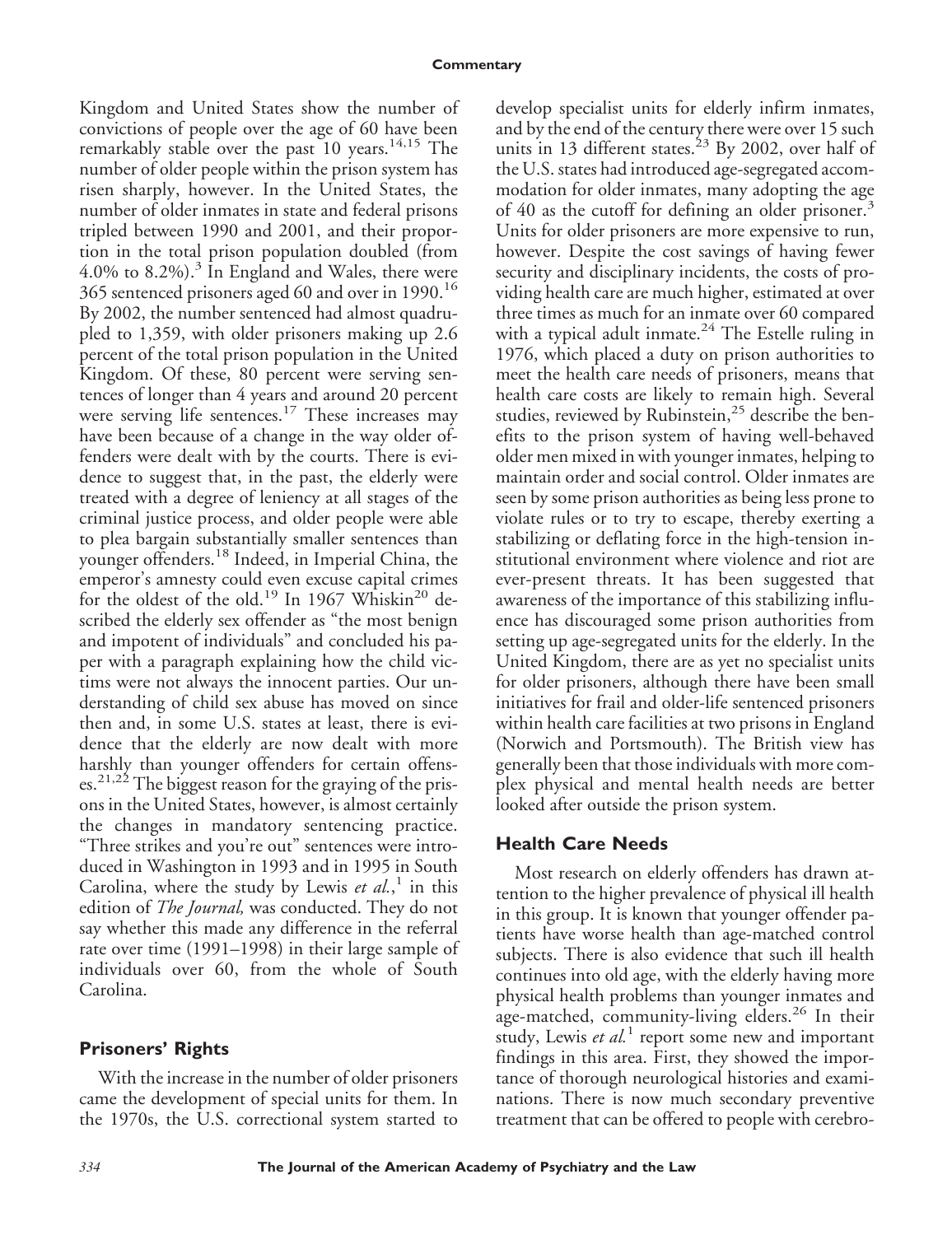vascular disease and stroke. It is important, therefore, that older prisoners have access to primary- and secondary-care physicians who are familiar with the latest research and guidance on health promotion in this age group. Second, they showed that sexually transmitted disease is common among older prisoners. Clinicians unfamiliar with working with the elderly often assume that older people are sexually inactive, but a 1990s U.S. community survey, with a 79 percent cooperation rate, found that 45 percent of men between 80 and 84 years of age reported still having sex with a partner. $27$  These findings were consistent with those in other studies of non-institutionalized men<sup>28-30</sup> and a study of physically healthy men aged 80 to 102, living in residential retirement facilities.<sup>31</sup>

## *Mental Health Needs*

A finding of a high prevalence of mental health problems is common ground in research with older patients referred for specialist forensic mental health assessments. In most of these studies, however, few cases of affective disorder were found, perhaps reflecting the way the study samples were selected, as in people identified by the court for psychiatric evaluation. Depression in elderly men can easily be missed, as elderly men tend not to complain of mood symptoms, even when asked, and often adopt a somewhat stoic demeanor in the face of life difficulties.<sup>32</sup> In the study by Fazel et al.,<sup>11</sup> by contrast, affective disorders were the most common mental health problem. These authors estimated that as many as 50 older men in the U.K. prison system at any one time during the late 1990s were suffering from a depressive illness with psychotic symptoms severe enough to be in need of urgent transfer to a treatment center, but the number would be much higher in 2006. While many studies of older offenders identify cases of dementia, in a study of referrals to a regional medium secure unit in England it was found that forensic psychiatrists did not routinely use standardized rating scales for the assessment of cognitive functioning.<sup>7</sup> It was suggested that mild cases of dementia may therefore not have been identified. It is also the case that individuals in the very early stages of dementia, especially frontotemporal dementia, are not easily identified by clinicians unfamiliar with diagnosing dementia, and it is possible that many cases are missed.

One problem in the past, particularly in the United Kingdom, was that it was very difficult for older patients to access specialist secure psychiatric services. Only one percent of those newly admitted to high- and medium-security beds in England and Wales between 1988 and 1994 were over 60.<sup>33</sup> The conclusion drawn was that this was because people of such age were not regarded as suitable for existing U.K. forensic services, mainly because of concerns about their potential vulnerability to aggression from younger patients. The obverse of this conclusion, however, is that forensic mental health services were not able to meet the needs of older patients! Why did services develop without any specific provision to meet the needs of a significant section of society? In the past, there was a widely held view that the elderly were rarely responsible for violence other than an occasional kick on the shin or swing at a passer-by with a handbag. There is perhaps now something of a shift in the other direction, as research has consistently shown that people of 60 years of age or older do commit offenses that are no less serious than those of their younger counterparts. Lewis and colleagues<sup>1</sup> provide further evidence for this, with most of the 99 evaluees in their series having been charged with serious offenses: 58 with serious violence, 18 with sex offenses, and 7 with arson. Although other studies of referrals of older patients to forensic mental health services have shown that, if anything, their offenses are more serious than those of their younger counterparts, it is important to be reminded that we still have only studies of highly selected populations. In a contrasting setting, a study of a special police project in one region in England in  $1990^{34}$  showed that of 367 consecutive referrals of those aged 60 or over, less than 10 percent were prosecuted. The remainder were cautioned if they admitted guilt or were subject to no further action. Nearly two-thirds of the arrests had been for shoplifting, in most cases of grocery items of small value. There were 15 arrests for violence, some minor, and 11 arrests for indecent assault. Police referred the arrestees to their primary care physician or to the police doctor more often than to any other agency. Only 50 arrestees had research interviews but nearly one-third of these were identified as "psychiatric cases."

## **Security Needs**

Given that older people do occasionally commit the most serious of crimes, what do we know about their placement in secure hospitals? There have been several descriptive studies of the elderly in high security settings, but these mainly focused on diagnostic issues.<sup>35–38</sup> In 2004, one of us (GY), in a study at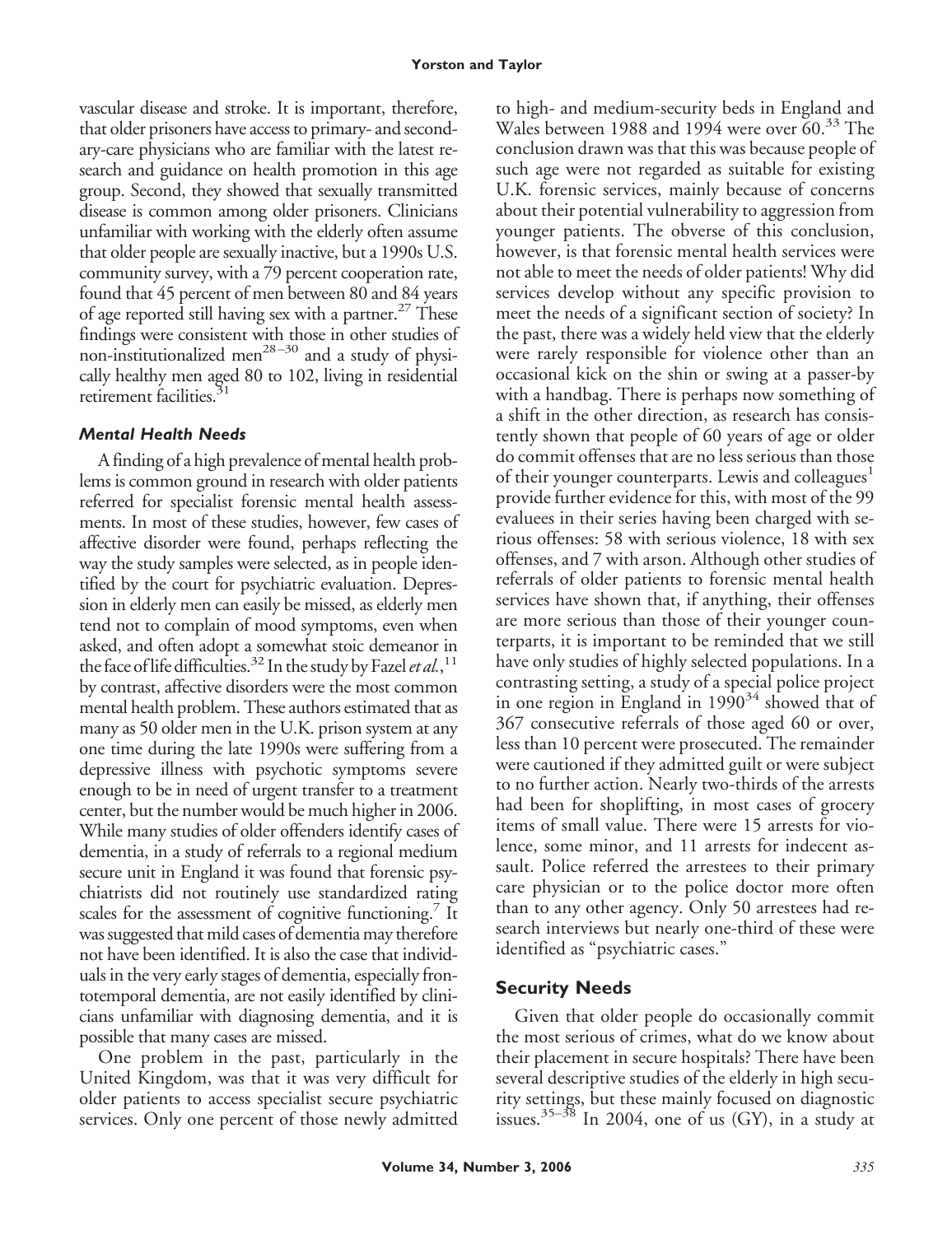Broadmoor high-security hospital in England,<sup>39</sup> highlighted the heterogeneity of older mentally disordered offenders in terms of diagnosis, assessed needs, and expressed preferences. Despite the availability of a ward specifically for older vulnerable patients, the 16 patients over the age of 65 identified in the study were spread across nine different wards in the hospital. Lewis *et al.*<sup>1</sup> discuss "streamlining" older offenders, to make their care more cost effective, but if the findings of the Broadmoor study are replicated, then it would appear that streamlining will be very difficult. Older patients have some similarities because of their age, but the range of problems they present and their needs appear to be just as diverse as those of younger patients. It would be wrong to confine them together solely on grounds of chronological age. This important issue emerged in some of the earlier qualitative work in prisons, when it was found that not all older inmates wanted to be housed together. Some liked the hustle and bustle and felt they enjoyed a high status in mixed-age units because of their age and life experience.<sup>40</sup>

## **Prevention**

Lewis *et al.*<sup>1</sup> point out that the elderly, being less physically able, make greater use of firearms than younger violent offenders. Access to guns is much more restricted in the United Kingdom, yet older homicide offenders still manage to find weapons of sufficient lethality without too much difficulty. There has been no systematic research on older homicides in the United Kingdom, but a forensic pathologist, Knight,<sup>41</sup> coined the term "Darby and Joan syndrome" for homicides committed by older men. These men are perceived by family and friends as being in a very close and loving relationship with their partners, but then suddenly, and often for no apparent reason, they kill, often with extreme brutality. In the United Kingdom the weapon of choice for such incidents is usually a blunt object; and, between us, we have seen homicides by men of 60 and over involving repeated blows to the head with a ceramic fruit bowl, a club hammer, a walking stick, a pair of long-handled garden loppers, a fence-post rammer, and an antique flat iron and decapitation with a saw. Restricting access to conventional weapons is unlikely to affect the rate of these domestic homicides because the victims are generally of similar age and may be quite frail, and almost any household implement can be made into a lethal weapon given sufficient will and a little physical strength. One of us was involved in assessing a man who, in an extended suicide, had merely reached for the kitchen towel. A far better preventive strategy would be to focus efforts on delivering good-quality psychiatric care to all older people with mental health problems and on increasing the skills of primary care physicians for early identification of depression. Other priorities include persisting with efforts to help those with alcohol problems and routinely asking patients and caregivers about physical aggression and sexually inappropriate behavior.

## **Placement Problems**

Care and treatment of mental health problems seem to go in cycles. It was long expected that families would generally care for their sick relatives at home, but then people with advanced dementia were admitted to psychiatric hospitals when their families could no longer look after them.<sup>42</sup> Now, again, old age psychiatrists try to avoid admitting people with dementia to hospitals and most care is delivered at home or in residential and nursing homes. Care homes for older adults often cope with high levels of minor physical aggression and sexually disinhibited behavior.<sup>43</sup> However, they are not equipped to deal with more serious aggression or predatory sexual behavior. The understanding of risk factors and how to assess and manage them is often highly sophisticated for the common behavioral problems of dementia, but for behavior driven by antisocial personality traits it is usually lacking. The latter means there is a lack of suitable facilities for older offenders who have been assessed and require ongoing nursing care in an environment that is also able to manage their risky behavior. In the United Kingdom, specialist hospital units have been set up for those who require inpatient assessment and treatment, but a lack of suitable places for discharged patients once they have been stabilized, though not necessarily to a state where the risks they pose to others have been substantially reduced, means that many remain in the hospital for longer periods than would otherwise be necessary. Most offenders with established dementia will be unfit to plead or stand trial, and, if violence has been serious, will require further care and supervision in a hospital unit specially designed to meet their mental and physical health care needs with just sufficient security to ensure public protection. Good procedural and relational security are likely to be more